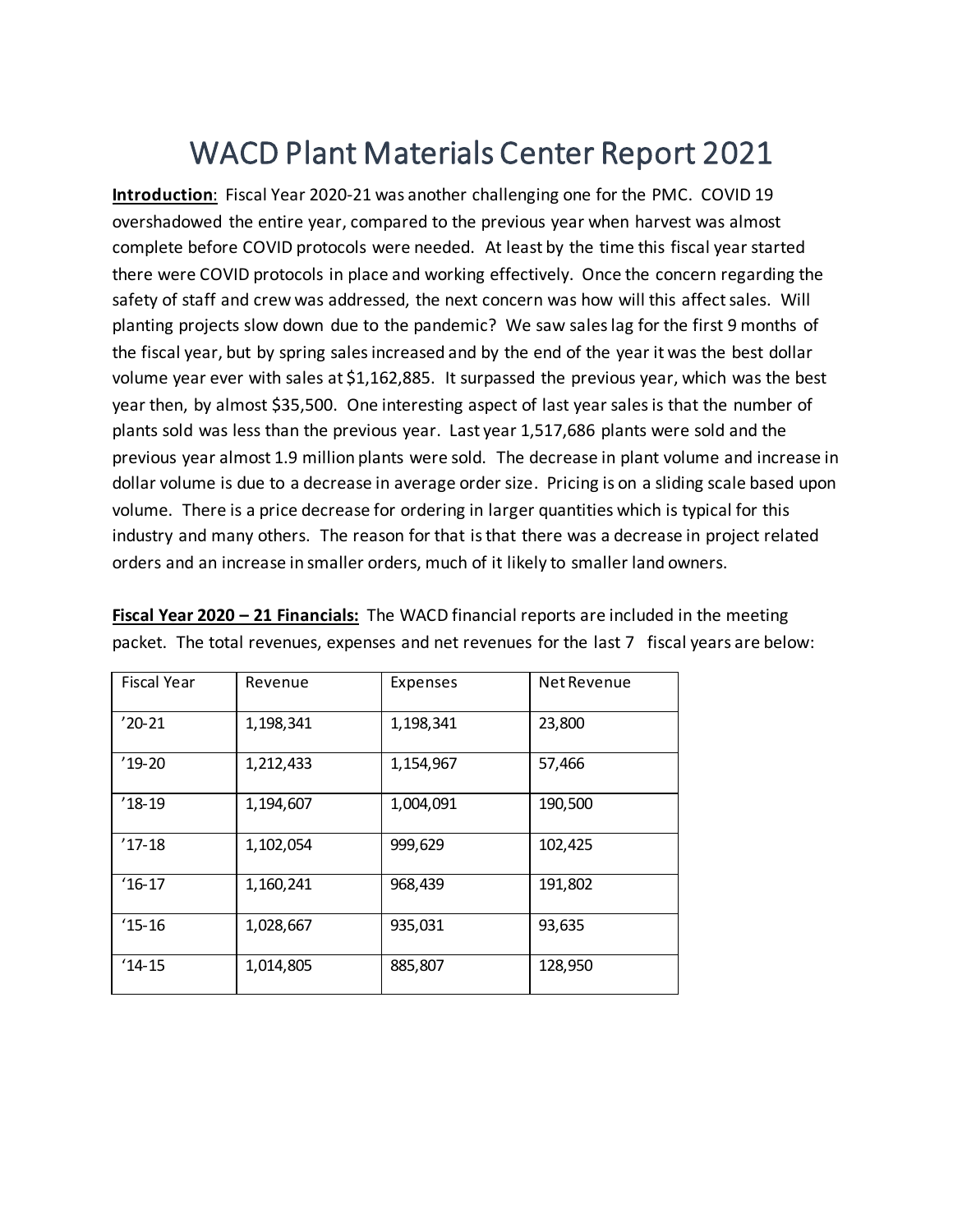- Most revenue line items exceeded their budget projections for the year, for total revenue of \$1,198,341.
- Expenses were up for the year. A few items that increased were Bank / Credit Card Charges because more customers used credit cards to pay, Packaging Supplies, Accounting, Brokered Stock which is more than offset by an increase in revenue, Cold Storage because many customers waited to take their plants resulting in needing additional refrigerated trailers to hold everything, and Seasonal Labor due to an increase in minimum wages and needing more labor to get everything harvested. The COVID protocols did affect efficiency to some degree.

## **Current Year:**

**Sales:** The biggest change in sales has been with the Sales Manager position. Jess left last spring and Jacquie started in June. Jacquie held that position from 2007 to 2012. We are happy to have her back and she stepped right in. The biggest difference is we have a different sales / inventory program which comes with a bit of a learning curve that Jacquie has handled very well.

The concern of a continued decrease in planting projects appears to be a thing of the past. Sales are tracking at a record pace. The PMC has posted \$1,114,874 in sales as of 10/25/21. That compares to a similar time last year when sales were at \$786,920, and the year before that they were \$822,741.

**Operations:** Equipment and facilities are all in good working order there has not been any major equipment replacements or purchases this year. Of course, that could change in a moment. The growing season has gone well and now we look forward to seeing the plants go dormant before any significant cold snaps occur.

The PMC has been working on harvesting, processing and shipping several orders of live stakes. Almost 70,000 stakes have been harvested so far this year with more likely to follow. That will result in an increase in seasonal wages with an offsetting increase in revenue.

The next big activity will be bare root harvest. That starts around December  $1<sup>st</sup>$ . Before that happens a 20-person seasonal crew needs to be hired. 13 people from last year's crew have indicated they will return and that number is expected to increase. In all likelihood a few new people will be needed and hopefully found. Harvest will last until March.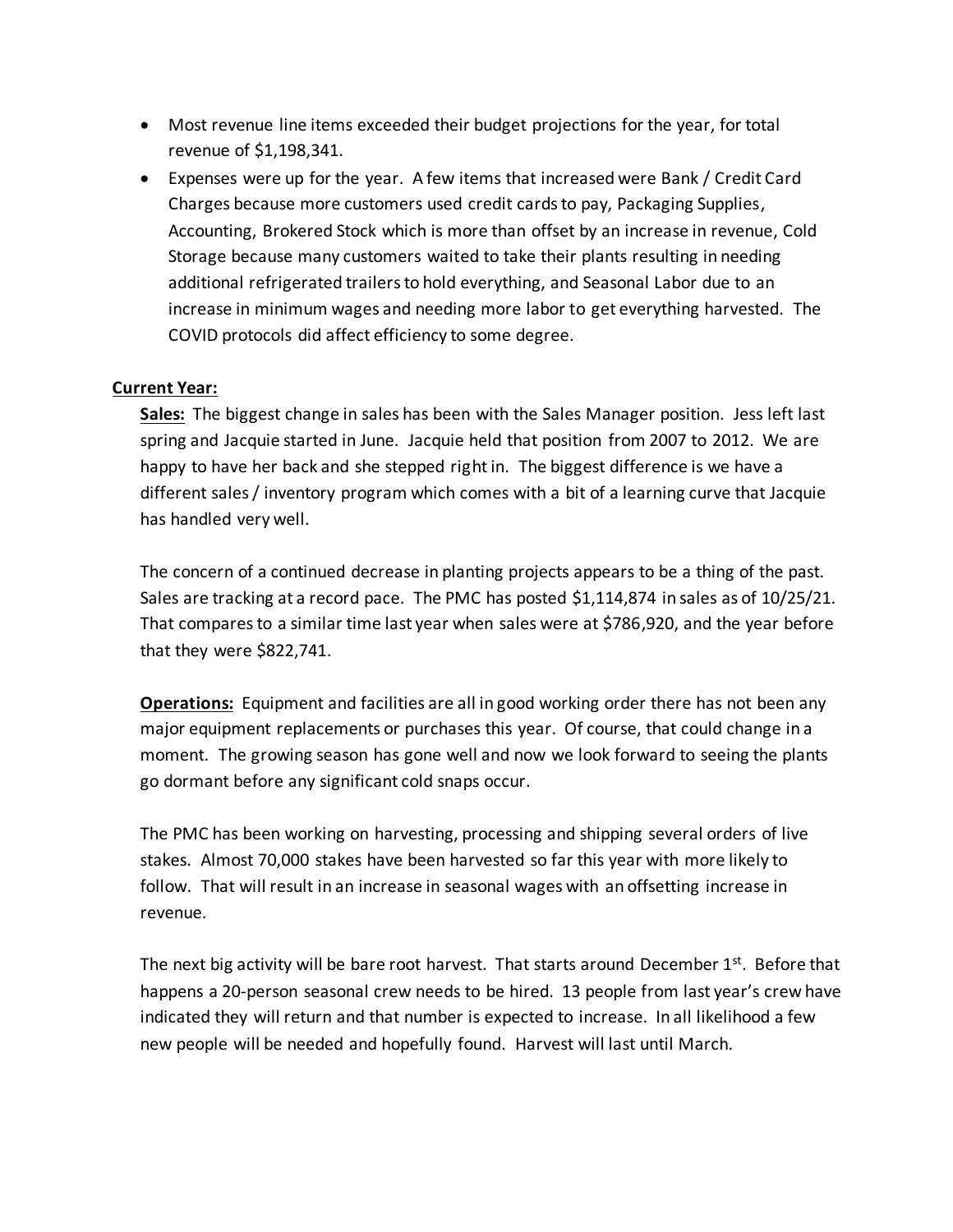**COVID:** The PMC continues to keep up with the ag workplace COVID regulations, which is not easy. Thankfully the Washington State Farm Bureau has taken the lead on interpreting the rules and communication them to members. They have provided a COVID response plan, which we incorporated into our plan, signage for mask requirements, No Entry signs for visitors and regular updates as things change. They have provided free masks, hand sanitizer and disinfectant as well. Thanks, WFB.

## **Other:**

• IRS: A few years ago, the IRS mistakenly withheld backup withholding tax from the PMC, which was surprising since the PMC is not liable to pay backup withholding tax. What was more surprising was they refunded it twice. An IRS Tax Payer Advocate was assigned to look into it and they reported, in writing, that they did not make a mistake and would not request anything be returned. The accountant recommended placing the excess in a dedicated fund which we did. It is in a money market account at Edward Jones that is titled IRS Deposits.

That account was originally \$36,500 but it has increased to \$53,300. That is because in September 2020 the IRS sent a check refunding everything paid to them for the 2018 990T that our accountant determined was owed, which was over \$18,000. The IRS says that we did not owe it which our accountant disagreed with. That money was deposited in the Edward Jones Money Market titled IRS deposits and a request to have an IRS Tax Payer Advocate look into it was submitted. Since then, it has been in the hands of the tax payer advocate. Initially they thought that the case should be reviewed by late summer of this year but they have sent notifications extending that date.

The Tax Payer Advocate is also looking into an IRS determination that we did not pay anything on the 2019 990T which was paid in full. There is a cancelled check to prove it. Our accountant recommended we go ahead and pay it so that a lien is not filed, so we did. It is assumed that once they review it, it will become obvious that we had to pay twice and they will refund it.

Our accountant said that he has never seen any entity encounter such a string of IRS errors. Hopefully they will all be resolved satisfactorily in the coming weeks or months but time will tell.

• R&D: The PMC has had limited time to conduct much research into anything that is not directly involved with production. The PMC is a production nursery and